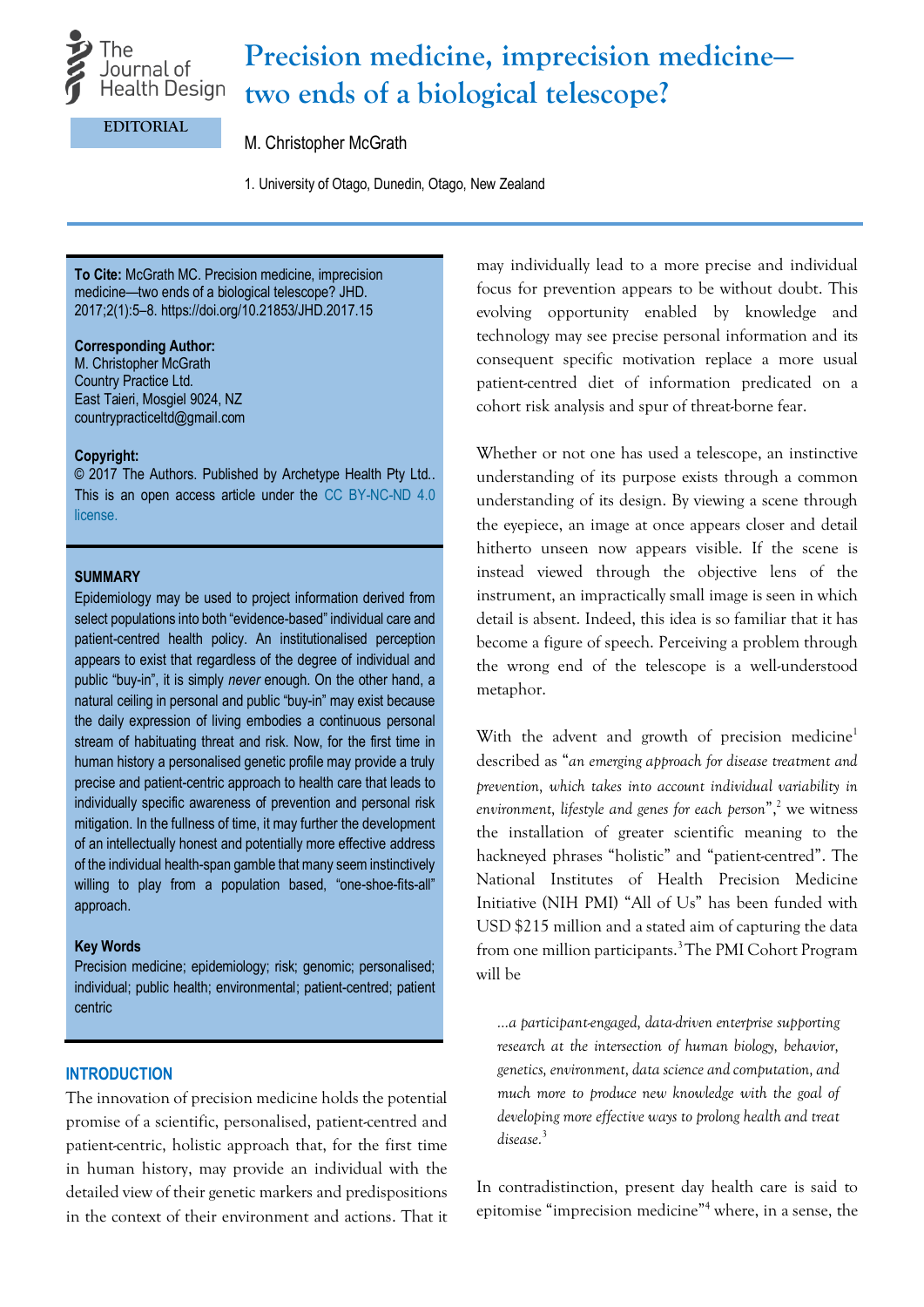

biological telescope is inverted in epidemiological analysis. The results are not so impressive:

*Current estimates show that only 20% of patients benefit from the 20 most prescribed drugs, and 12 million serious diagnostic errors occur each year. Even basic screening modalities such as mammography and prostate-specific antigen tests yield a high rate of false positives.<sup>4</sup>*

Individual biology is predicated upon the statistical risk derived from a cohort and its associations, something that patients often intuitively appreciate and health professionals know well.

To an individual patient or in public health, evidencebased "risk-mongering" may form the basis of today's professional advice and health policy, but have you noticed that it is inevitably accompanied by researchers, health professionals, public health advisers, and politicians bemoaning the guaranteed failure to achieve a preconceived target of individual or public adherence? The circularity of this observation is as worrying as it is obvious—"Evidence-based policy cannot be separated from policy-based evidence"<sup>5</sup> lending itself readily to the development of the distorted societal state of "hypocognition". <sup>5</sup> Moreover, a fundamental disconnect appears between the tellers and the told, with the latter recognising that a statement of calculated statistical risk is not an absolute truth capable of reflecting an accurate personal description of an individual's biology or context. I believe that both patients and the wider public intuitively recognise this, instinctively weighing perceived risk against the stated calculated risk when undertaking health decision.

Human beings execute an unending stream of personal decisions predicated on an instinctive or sometimes more formal evaluation of the risk-benefit ratio. In this personal process, absolute risk as opposed to relative risk appears to be the currency of choice, though the latter inevitably remains the omnipresent marketing megaphone and chief currency of "risk-mongering". The two currencies do not have equivalence. While absolute risk is founded on an informational gold standard, relative risk is in comparison a kind of fiat currency, that is, an intrinsically worthless currency founded upon a perceived marketing value rather than one based on any

intrinsic or representative absolute value. Take, for example, the recent changes in public policy around fat and sugar. Butter once demonized is now not so bad in moderation. Sugar is now the new butter.

In the statistical analysis around risk, have we forgotten that patients are human beings cortically hardwired to accept a multitude of risk that permeates every single aspect of their lives and their behaviour on a daily basis? Telling a lie and weighing the odds on being found out, or gambling upon not arriving late, are just trivial examples of a constant living stream of risk-benefit analysis that we all instinctively and routinely undertake. The constellation of well-publicised risks potentially acting on an individual's health span<sup>6</sup> may inform an individual's existence, but it joins a very long queue of risk. After all, human existence is finite and imbued from birth with an absolute risk of 100 per cent in the certainty of mortality. While personal tolerance may vary when an individual weighs a threat to their *health-span*, human behaviour exemplifies risk and more, it appears extremely well adapted to it. On the other hand, contemporaneous societal mores that appear inclined toward a social construct that is more notably risk averse.<sup>7</sup>

Tomasetti and Vogelstein disturbed the guardians of public health with the publication of their illuminating research in *Science* in January 2015, which quantified the genetic and environmental contribution to a range of common cancers displayed in a telling graphic image of stochastic (replicative) factors versus environmental and inherited factors.<sup>8</sup> Their abstract states:

*These results suggest that only a third of the variation in cancer risk among tissues is attributable to environmental factors or inherited predispositions. The majority is due to 'bad luck', that is, random mutations arising during DNA replication in normal, noncancerous stem cells. This is important not only for understanding the disease but also for designing strategies to limit the mortality it causes. 8*

They further explained:

1. All cancers are caused by a combination of bad luck, the environment and heredity—the model they developed may help quantify how much each factor, respectively, contributes to cancer development.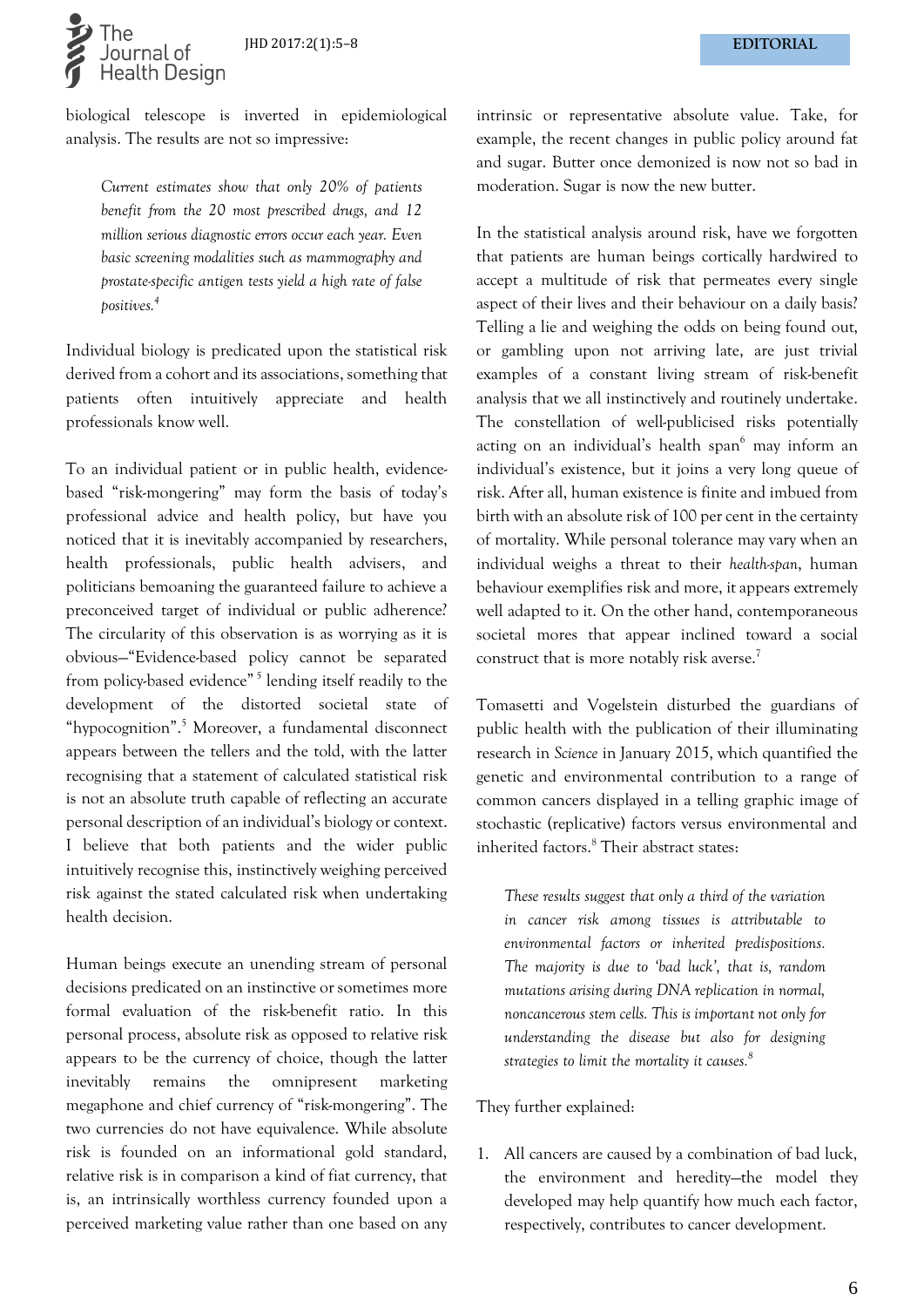

- 2. No single factor causes cancer; cancer is caused by a combination of many factors.
- 3. Primary prevention—eliminating environmental factors and changing lifestyles—is the best way to prevent some types of cancer. One excellent example of primary prevention is quitting smoking.
- 4. Secondary prevention, that is, detecting and treating other types of cancer (while they are still curable), is the best way to prevent death from cancer.
- 5. Some cancers are best impacted by primary prevention vs. secondary prevention and vice-versa.<sup>9</sup>

If we are to enhance a patient's insight of his/her *healthspan* risks, surely the development of a therapeutic relationship that has at its heart a context of intellectual integrity must be used to frame advisory language, which better reflects the limitations that professionals understand and patients intuitively suspect. The necessity of balancing biological inevitability against personal and environmental risk while appreciating an individual's humanity, that is, his/her dynamic and fluid threshold of tolerance to personal risk, may lead to a more persuasive intellectual appeal. Treating people as an end point in a policy- and funding-driven algorithm of clinical "policybased" practice may not. People instinctively perceive from which end of the telescope their health information arises.

Until precision medicine becomes a part of routine medical practice and to some extent supplants the high level of reliance placed on an epidemiological projection of individual risk based on the statistical analysis of a cohort, an entirely natural threshold of individual risk tolerance appears potentially likely to persist as one of several ceilings that can inhibit patient participation both with an individual practitioner and with wider public health messages. Recognition of this limitation may also assist a practitioner toward considering engagement with a model of *patient-centric* care, which may have the added utility of reducing the burden on a single knowledge authority. Such an approach may help facilitate patient engagement by positioning the patient at the centre of a dialogue with a variety of medical, healthcare, and fitness providers.

Such positioning may be augmented and supported by technology, particularly around the recording, weighing, and encouragement of lifestyle choice and prevention to

which this model may appear better suited than, for example, the management of a dreaded disease, which requires a *patient-centred* approach, where the practitioner occupies out of necessity, a patient-engaged central position at the centre of complex medical information.<sup>11</sup>

#### **REFERENCES**

- 1. Collins FS, Varmus H. A new initiative on precision medicine. N Engl J Med 2015;372:793–795.
- 2. How promising is precision medicine? [Internet]. 2016 Sep 29 [Cited 2016, Nov 11]. Available from: http://www.medscape.com/viewarticle/869483
- 3. The Precision Medicine Initiative, All of Us Research Program. US Department of Health and Human Services, National Institutes of Health, para 2. https://www.nih.gov/precision-medicine-initiativecohort-program
- 4. Stern V. 5 things you need to know about precision medicine. [Internet]. 2016 Sep 28 [Cited 2016, Nov 13]. Available from: http://www.medscape.com/viewarticle/869211
- 5. Saltelli A, Giampietro M. The fallacy of evidencebased policy. In Benessia A, Funtowicz S, Giampietro M et al. The Rightful Place of Science: Science on the verge. 2016, pp.57. Tempe, AZ. Consortium for Science, Policy and Outcomes.
- 6. Garcia-Valles R, Gomez-Cabrera MC, Rodriguez-Mañas L et al. Life-long spontaneous exercise does not prolong lifespan but improves health span in mice. Longevity and Healthspan, 2013;2:14–28.
- 7. McGrath MC. Editorial Can a cricket ball influence societal change? Exemplifying societal dichotomy in the tolerance of risk. Australasian Medical Journal, 2014;7(12):518–521.

<http://dx.doi.org/10.4066/AMJ.2014.2304>

- 8. Tomasetti C, Vogelstein B. Variation in cancer risk among tissues can be explained by the number of stem cell divisions. Science 2015;347:78–81.
- 9. Tomasetti C, Vogelstein B. [PDF] Musings on the theory that variation in cancer risk among tissues can be explained by the numbers of divisions of normal stem cells. (address of statistical and technical issues) [Internet] 2015. [Cited 2016, Nov 13] Available from: https://arxiv.org/pdf/1501.05035
- 10. Tomasetti C, Vogelstein B. Bad luck of random mutations plays predominant role in cancer, study shows. (address of non-technical issues) [Internet 2015 Jan 1 & Jan 7]. Cited 2016, Nov 13] Available from:

http://www.hopkinsmedicine.org/news/media/rele ases/bad\_luck\_of\_random\_mutations\_plays\_predo minant\_role\_in\_cancer\_study\_shows

11. Patient Centric-Care Differs from Patient-Centred Care [Internet]. 2012 Mar 16 [Cited 2017, Jan 25]